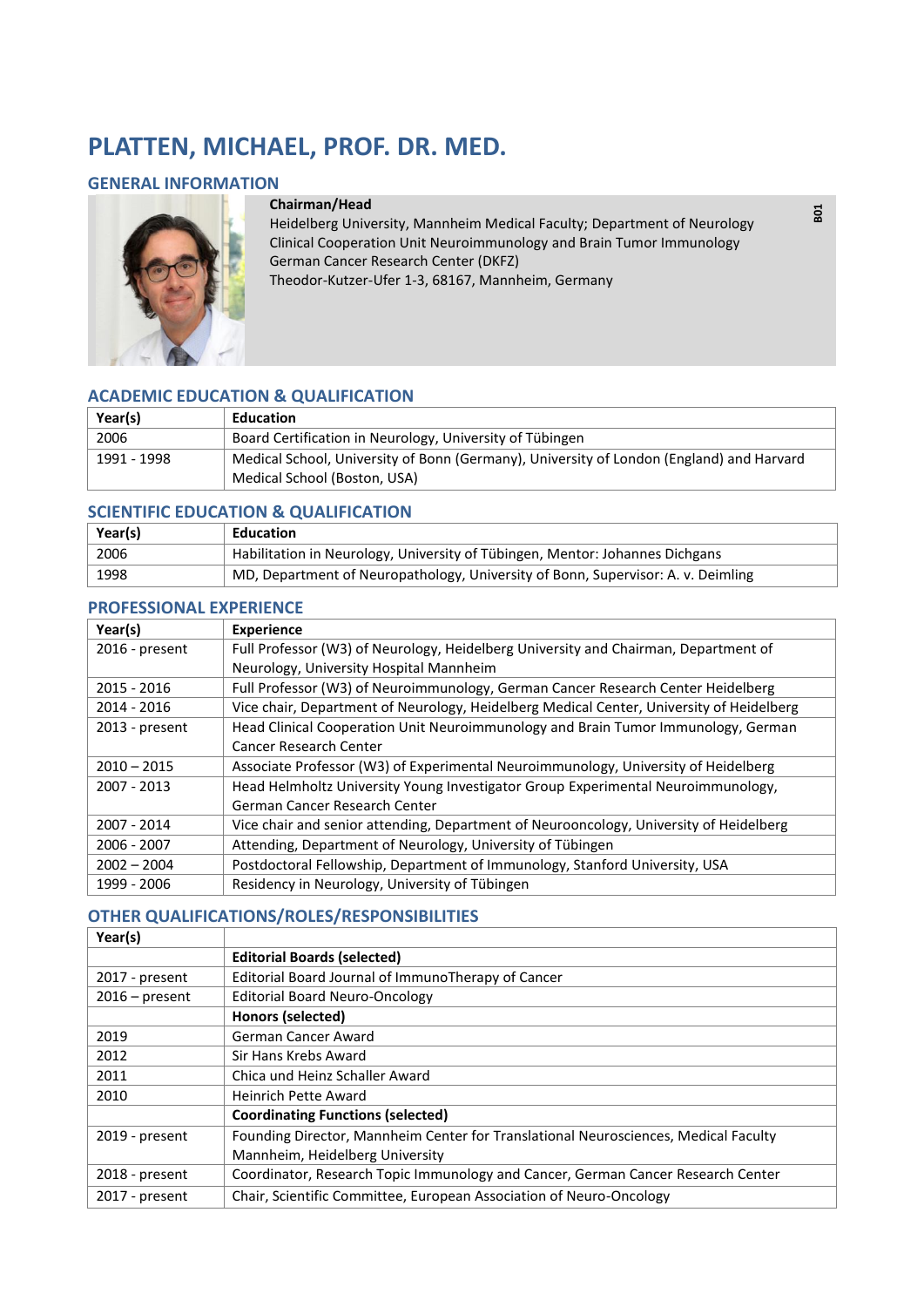2014 - present Board member of the Neurooncology Working Group (NOA) of the German Cancer Society

#### **SELECTED PUBLICATIONS**

- 1. Sonner JK\*, Keil M\*, …, Wick W, Bode HB, Rosenstiel P\*, Platten M\*. Dietary tryptophan links encephalitogenicity of autoreactive T cells with gut microbial ecology. **Nat Commun** 2019;10(1):4877. \*equal contribution
- 2. Bunse L\*, Pusch S\*, Bunse T\*, Sahm F, …, von Deimling A, Wick W, Platten M. Suppression of antitumor T cell immunity by the oncometabolite R-2-hydroxyglutarate. **Nat Med** 2018;24(8):1192-1203. \*equal contribution
- 3. Hilf N\*, Kuttruff-Coqui S\*, …, Platten M, …, Sahin U, Dietrich PY, Wick W. First-in-human trial of actively personalized vaccination in newly diagnosed glioblastoma. **Nature** 2019;566:240-255. \* equal contribution
- 4. Kirschbaum K, Sonner JK, ..., Heiland S, Bendszus M, *Platten M*, Breckwoldt MO. In vivo nanoparticle imaging of the innate immune cell compartment can serve as a biomarker of disease severity in a mouse model of multiple sclerosis. **Proc Natl Acad Sci USA** 2016;113:13227-13232
- 5. Bunse L, Schumacher T, Sahm F, Pusch S, Oezen I, Rauschenbach K, Gonzalez M, Solecki G, Osswald M, Capper D, Wiestler B, Winkler F, Herold-Mende C, von Deimling A, Wick W, Platten M. Proximity ligation assay evaluates IDH1R132H presentation in gliomas. **J Clin Invest** 2015;125:593-606
- 6. Osswald M, Jung E, Sahm F, Solecki G, Blaes J, Weil S, Venkataramani V, Horstmann H, Wiestler B, ……, Pusch S, Herl V, Steinhäuser C, Krunic D, Jarahian M, Miletic H, Berghoff A, Griesbeck O, Garaschuk O, Preusser M, Weiss S, Liu H, Heiland S, Platten M, Huber PE, Kuner T, von Deimling A, Wick W, Winkler F. Brain tumor cells interconnect to a functional and resistant network. **Nature** 2015;528:93-98
- 7. Schumacher T, Bunse L, Pusch S, Sahm F, ..., von Deimling A, Wick W, Platten M. A vaccine targeting mutant IDH1 induces antitumor immunity. **Nature** 2014;512:324-327
- 8. Bessede A, ..., Lanz TV, Platten M, ..., Grohmann U, Fallarino F, Puccetti P. Aryl hydrocarbon receptor control of a disease tolerance defense pathway. **Nature** 2014;511:184-192
- 9. Lanz TV, ..., von Deimling A, Winkler F, Meuth SG, Wick W, Platten M. Endothelial protein kinase Cβ as a therapeutic target stabilizing blood brain barrier disruption in experimental autoimmune encephalomyelitis. **Proc Natl Acad Sci USA** 2013;110:14735-14740
- 10.Opitz CA\*, Litzenburger UM\*, Sahm F, …, von Deimling A, Wick W, Platten M. An endogenous ligand of the human aryl hydrocarbon receptor promotes tumor formation. **Nature** 2011;478:197-203 \*equal contribution

### **PATENTS**

- Weller M, Wick W, Wischhusen J, Platten M. A method of modulating cellular activity and agents useful for the same (US 7531575 B2)
- Steinman L, Platten M, Ho PP, Selley ML. Method of modulating T cell functioning (US20080009519A1)
- Kaper T, Platten M, Steinman L, Frommer W. Trp/his exchange and kynurenine induced Trp transport (US7935494B2)
- Platten M, Opitz C, Wick W, Litzenburger U. Means and methods for treating and/or preventing natural AHR liganddependent cancer (EP2753315B1)
- Schmees N, Gutcher I, Irlbacher H, Bader B, Zhao N, Platten M, Roehn U, Zorn L, Roese L, Stoeckigt D. 3-oxo-2,6 diphenyl-2,3-dihydropyridazine-4-carboxamides (EP3464248A1)
- Platten M, Schumacher T, Wick W. Peptides for use in treating or diagnosing IDH1R132H positive cancers (EP2800580B1)
- Platten M, Bunse T, Wick W, Ochs K, Ott M, Bunse L. Histone anti-cancer vaccines (US20180155403A1)
- Koncarevic S, Kuhn K, Schulz-Knappe P, Pike IH, Opitz C, Platten M. Isotopic methods for measurement of tryptophan and metabolites thereof (US20180246118A1)
- Platten M, Wick W, Bunse L, Bunse T, Sahm F. Method for the detection of antigen presentation (US20170254803A1)
- Gutcher I, Roehn U, Schmees N, Zorn L, Roese L, Bader B, Kober C, Carretaro R, Stoeckigt D, Irlbacher H, Platten M. 2heteroaryl-3-oxo-2,3-dihydropyridazine-4-carboxamides for the treatment of cancer (WO2018146010A1)
- Gutcher I, Roehn U, Zorn L, Roese L, Bader B, Kober C, Carretaro R, Stoeckigt D, Platten M. 3-oxo-6-heteroaryl-2-phenyl-2,3-dihydropyridazine-4-carboxamides (WO2019101643A1)
- LeFranc J, Schmees N, Roehn U, Zorn L, Guenther J, Gutcher I, Roese L, Bader B, Stoeckigt D, Platten M. 2 phenylpyrimidine-4-carboxamides as AHR inhibitors (WO2019101647A1)